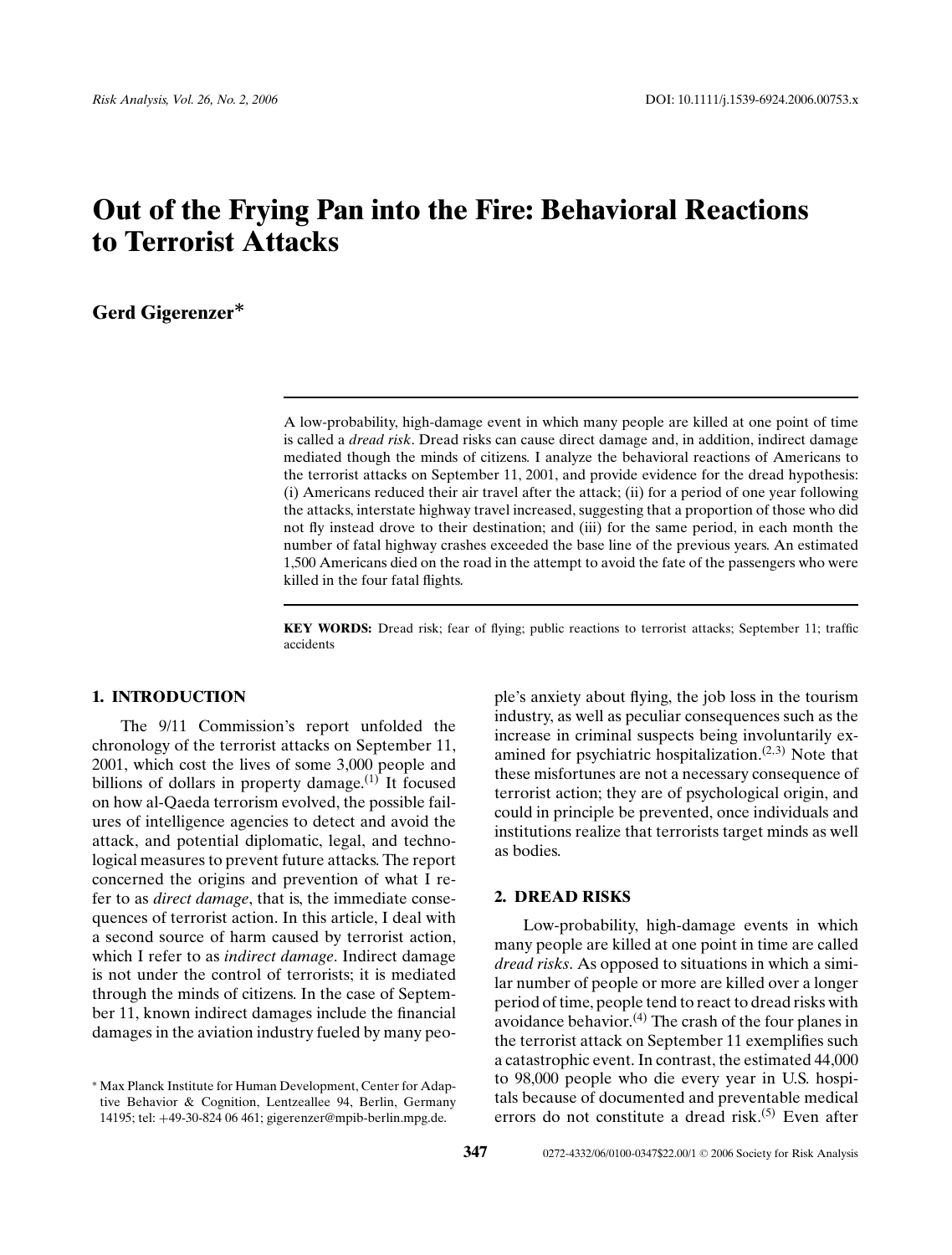learning about the dangers, few people would avoid hospitals. One potential evolutionary account of this specialized avoidance behavior is in terms of preparedness, that is, human minds are prepared to learn the association between dread risk and avoidance behavior in one trial. The suggested reason is that for our evolutionary ancestors, living in small bands of hunter-gatherers, the loss of many members at one point of time could have brought the group beyond a critical threshold that threatened their survival.<sup>(6)</sup> A further account is the lack of proper information about risks among the general public of many Western societies. For instance, few people are aware that the probability of losing one's life is about the same for driving 12 miles by car as for a nonstop flight, say, from Boston to Los Angeles.<sup> $(7)$ </sup> That is, if one arrives safely by car at the airport, the most dangerous part of the trip may be over. A third account is in terms of control: people fear terrorist attacks because they have no control, whereas people believe to be in control while driving. While there is some truth in each of these accounts, none by itself seems to be sufficient (for instance, although the driver has some control, the person sitting next to the driver has little control, yet he or she typically also feels little fear). My point here is not to provide an explanation for the tendency to avoid dread risks, but rather to draw attention to avoidance behavior as a potential cause for the indirect damages of terrorism, mediated through our minds.

## **3. AVOIDANCE BEHAVIOR AFTER SEPTEMBER 11**

In this article, I investigate a possible mediated death toll of the attack on September 11. This possibility has gone virtually unnoticed, although it was hypothesized shortly after the attack. $(8)$  In earlier research, I collected preliminary data limited to three months after the attack; $(9)$  here, I provide a comprehensive analysis of the 18 months after the attack. My hypothesis is as follows: if (i) Americans reduced their air travel after the attack, and (ii) a proportion of those who did not fly instead drove to their destination, then (iii) a number of Americans died on the road in the attempt to avoid the fate of the passengers who were killed in the four fatal flights. I call this the *dread hypothesis* for short. Is there evidence for such a mediated toll of lives?

The first part of the dread hypothesis—the reduction in air travel following the attacks—is well documented. Millions of Americans reduced their air travel, which left airlines and travel agencies flying into the red. For instance, the national revenue passenger miles decreased by 20%, 17%, and 12%, in October, November, and December 2001, respectively, compared with the same months in  $2000$ .<sup>(10)</sup> Data for the second part of the dread hypothesis, in contrast, are difficult to obtain because there is no record of how many people decided not to fly and took their car instead. Indirect evidence can be obtained from the Office of Highway Policy Information, which reports the number of vehicle miles driven before and after the attack. To establish whether there was an increase in driving, three conditions must be met. First, there must be a sudden increase in the individual monthly miles traveled in the months following the attack compared to the monthly miles of the previous year. Second, this increase must not be observed in the months before the attack, and finally, the increase must fade away at some point, when the pictures of the attack fade out of people's minds.

In the eight months before the attack (January to August 2001), the individual monthly vehicle miles traveled in 2001 (all systems) were on average 0.9% higher than in 2000—which is normal given that miles traveled increase from year to year in the United States. Immediately after the attack and in the 12 months following, the miles traveled increased substantially. In the three months after the attack (October to December 2001), the increase tripled to 2.8%. In the first three months of 2002, the increase was 3.1%, and then 2.9% in the subsequent six months (April to September 2002), compared to the previous year. Thereafter, in the next six months (October 2002 to March 2003), this figure declined to 0.5%; that is, the increase in road traffic after September 11 diminished after one year.

The hypothesis that more people chose to drive rather than fly after the attack has another testable implication. The increase in miles driven should be most pronounced on the rural interstate highways, where much of long-distance driving occurs, rather than in urban areas. Specifically, before the attack, the increase on the rural interstate highways should be similar to the 0.9% increase on all road systems, but thereafter rise above it. Consistent with this hypothesis, the increase in the eight months before the attack was similar to that for all traffic systems, 1%. In the three months following the attack, the vehicle miles increased by 5.2%. In the first three months of 2002, the increase (compared to the previous year) was 3.7%, and in the following six months, 2.2%. One year after the attack, the increase of miles driven on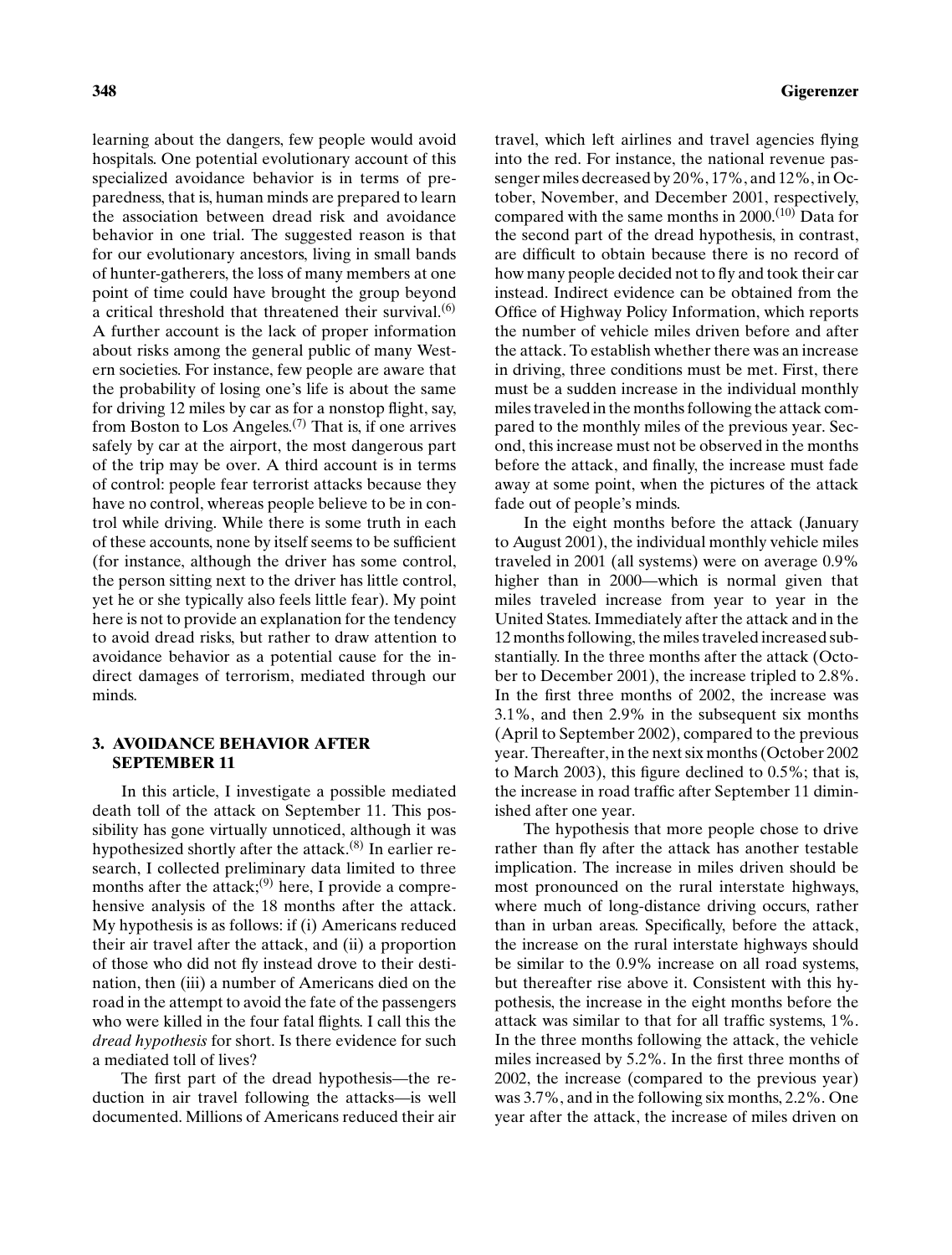#### **Behavioral Reactions to Terrorist Attacks 349**

rural interstate highways stopped and even reversed to a slight decrease of an average of –0.2% in the six months following (October 2002 to March 2003). Thus, vehicle miles increased after September 11, most strongly on rural interstate highways, for a period of about 12 months.

Did this change in travel behavior go hand in hand with a surplus in fatal road accidents? To test the third part of the dread hypothesis, I compare the fatal road accidents after September 11 with two baselines: first, with the average number of fatal road accidents in the five years preceding the attack (1996–2000, the zero line in Fig. 1), and second, with the number of fatal crashes in 2001 before the attack. The first baseline is meaningful because the number of fatal traffic accidents had been very stable over those five years. The total monthly number of fatal traffic accidents varied between about 2,500 in February and 3,500 in August, while the maximum deviation from these figures during the five years was, averaged across all months, only about 115 accidents, which amounts to 3–4% of the monthly average. The second baseline, January through August 2001, shows that in the months before the attack, the number of fatal accidents consistently followed the pattern of the preceding five years. On average, there were only nine (!) additional fatalities per month (out of some 2,500 to 3,500 each month), and the number of fatal accidents always remained within the minimum and maximum values of the five previous years.

This regularity broke down in the months following September 2001 (Fig. 1). For a period of 12 months, October 2001 to September 2002, the number of fatal accidents exceeded the five-year baseline every month, as well as the baseline adjusted by the average increase of nine fatal crashes in pre-September 2001. In the majority of months, the surplus exceeds the maximum value of the preceding five years, as shown by the bars in Fig. 1. This is exactly the same period in which the passenger miles showed a marked increase. The surplus death toll was highest in January and March of 2002. After one year, fatal crashes returned to the baseline before the attack, at the same point in time when the road traffic returned to normal



**Fig. 1.** The number of fatal traffic accidents in the United States increased after the terrorist attacks on September 11, 2001, for a period of 12 months. Numbers are expressed as deviations from the five-year base line 1996–2000 (the zero line). The error bars (shown for the 12 months following the terrorist attacks) specify the maximum and the minimum numbers for each month of the base line. Before September 11, the average of the monthly numbers of fatal traffic accidents for 2001 was close to the zero line, and the monthly values were always within the maximum and minimum of the previous five years. Yet in the 12 months following the terrorist attacks (October 2001 to September 2002), the number of fatal traffic accidents every month was higher than the zero line, and in most cases exceeded the maximum of the previous years. Data are taken from the U.S. Department of Transportation, Federal Highway Administration: http://www-fars.nhtsa.dot.gov/FinalReport.cfm?stateid=0&title=crashes&title2=time&year=2002; http://www-fars.nhtsa.dot.gov/finalReport.cfm?stateid=0&year=2003&title=Crashes&title2=Time.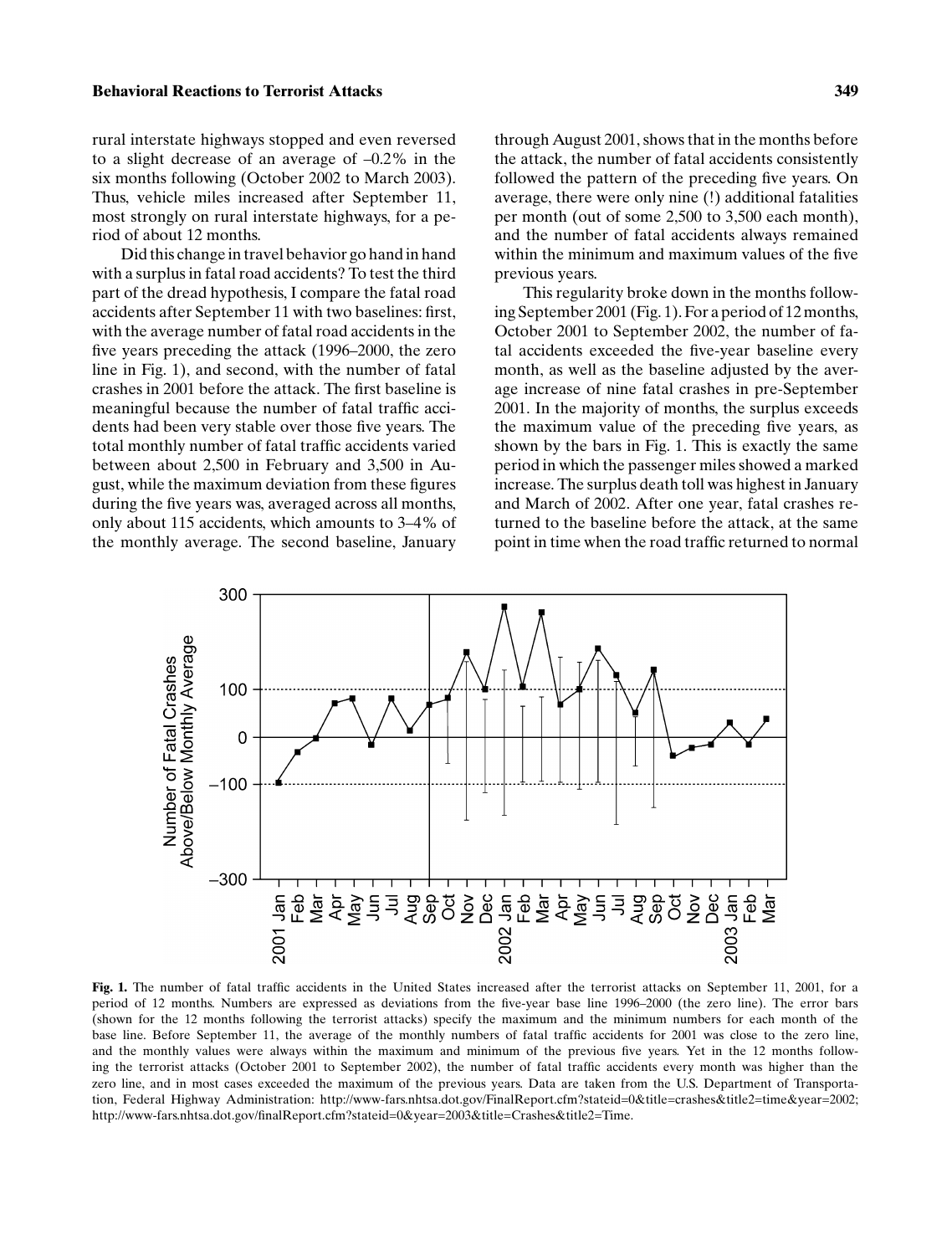(see above). This consistent pattern after the attacks provides support to the hypothesis that the terrorist attacks caused a mediated secondary death toll.

How many fatalities resulted from people's decrease in flying and increase in driving? To estimate this number, I will use the five-year baseline as the comparison standard, corrected by the average increase of nine fatalities per month. For the 12 months following the attack, one obtains a surplus of 317 fatal crashes for October through December 2001, and of an additional 1,188 for January through September 2002, which totals 1,505 fatal crashes. Given that the ratio between fatalities and fatal traffic accidents in 2001 and 2002 was consistently 1.06, the total estimated number of Americans who lost their lives on the road by trying to avoid the risk of flying is 1,595. I want to emphasize that this number is an estimate, since a nonexperimental study cannot control for all alternative explanations. This estimate is six times higher than the total number of passengers (256) who died in the four fatal flights.

### **4. THE MADRID ATTACKS**

Does the dread hypothesis generalize to other cultures? On March 11, 2004, exactly two and a half years after 9/11, the bombings of four commuter trains during the Madrid rush hour killed about 200 people and wounded 1,460. The evolutionary preparedness hypothesis would predict that Spaniards would then avoid riding trains. And indeed, Spaniards reduced their train travel after the bombing, although the effect was smaller and shorter (only two months) than the American reaction after September  $11$ .<sup>(11)</sup> But there are two other parts to the dread hypothesis. The second, an increase in highway traffic, did not happen in Spain; in fact, there was a decrease. As a consequence, the fatal highway accidents also decreased rather than increased, and no secondary loss of lives mediated through Spaniards' minds was observed. Like Americans, the Spaniards avoided the dread risk, but unlike Americans, they did not take the next step and jump into their cars. Why is that? One possible factor is that there is less of a car culture in Spain than in the United States. A second is the availability of a better developed public transport system that allowed Spaniards to resume train travel quickly. A final possible reason is that Spain has been exposed to decades of terror attacks, so that one terror attack provides less of a dread risk and more of a calculated risk instead.

## **5. COUNTERTERRORISM SHOULD ADDRESS REDUCTION OF MEDIATED DAMAGES**

How to react to the emerging global terrorism? As a response, the 9/11 Report demands "the use of all elements of national power: diplomacy, intelligence, covert action, law enforcement, economic policy, foreign aid, public diplomacy, and homeland defense." (1, pp. ci–cii). A national counterterrorism center should coordinate these means and strive for defeating terrorism anywhere in the world. The present analysis indicates that there is a second goal, to defeat the effects of terrorism acting through our minds. Terrorist attacks are hard to prevent, even with costly diplomatic and military strategies and controversial surveillance systems. It would be comparatively easier and less expensive to invest at least part of the efforts in reducing the mediated death toll. The first measure to achieve this goal is to make the issue an issue. The psychological aspect has not yet entered public policy awareness to the same degree that the technological side of fighting terrorism has. Yet there are a number of measures that can be taken and tested, from making people aware of the fact that terrorists can strike a second time through their minds, to disseminating relevant information to the public, such as that a dozen miles of driving result in the same risk of dying as one nonstop flight. Factual information will not change everyone's behavior, but by knowing the facts, people can understand their immediate emotional reactions and better control them. Such an extended counterterrorism policy can save lives. Otherwise, history may repeat itself after the next attack, if another should happen.

#### **REFERENCES**

- 1. The National Commission on Terrorist Attacks Upon the United States. (2004).*The 9/11 Report*. New York: St. Martin's Press.
- 2. Fainstein, S. S. (2002). One year on. Reflections on September 11th and the "War On Terrorism": Regulating New York City's visitors in the aftermath of September 11th. *International Journal of Urban and Regional Research*, *26*, 591–595.
- 3. Catalano, R. A., Kessell, E. R., McConnell, W., & Pirkle, E. (2004). Psychiatric emergencies after the terrorist attacks of September 11, 2001. *Psychiatric Services*, *55*, 163–166.
- 4. Slovic, P. (1987). Perception of risk. *Science*, *236*, 280–285.
- 5. Kohn, L. T., Corrigan, J. M., & Donaldson, M. S. (Eds.). (2000). *To Err is Human: Building a Safer Health System*. Washington, DC: National Academy Press.
- 6. Cosmides, L., & Tooby, J. (1992). Cognitive adaptions for social exchange. In J. H. Barkow, L. Cosmides, & J. Tooby (Eds.), *The Adapted Mind: Evolutionary Psychology and the Generation of Culture* (pp. 163–228). New York: Oxford University Press.